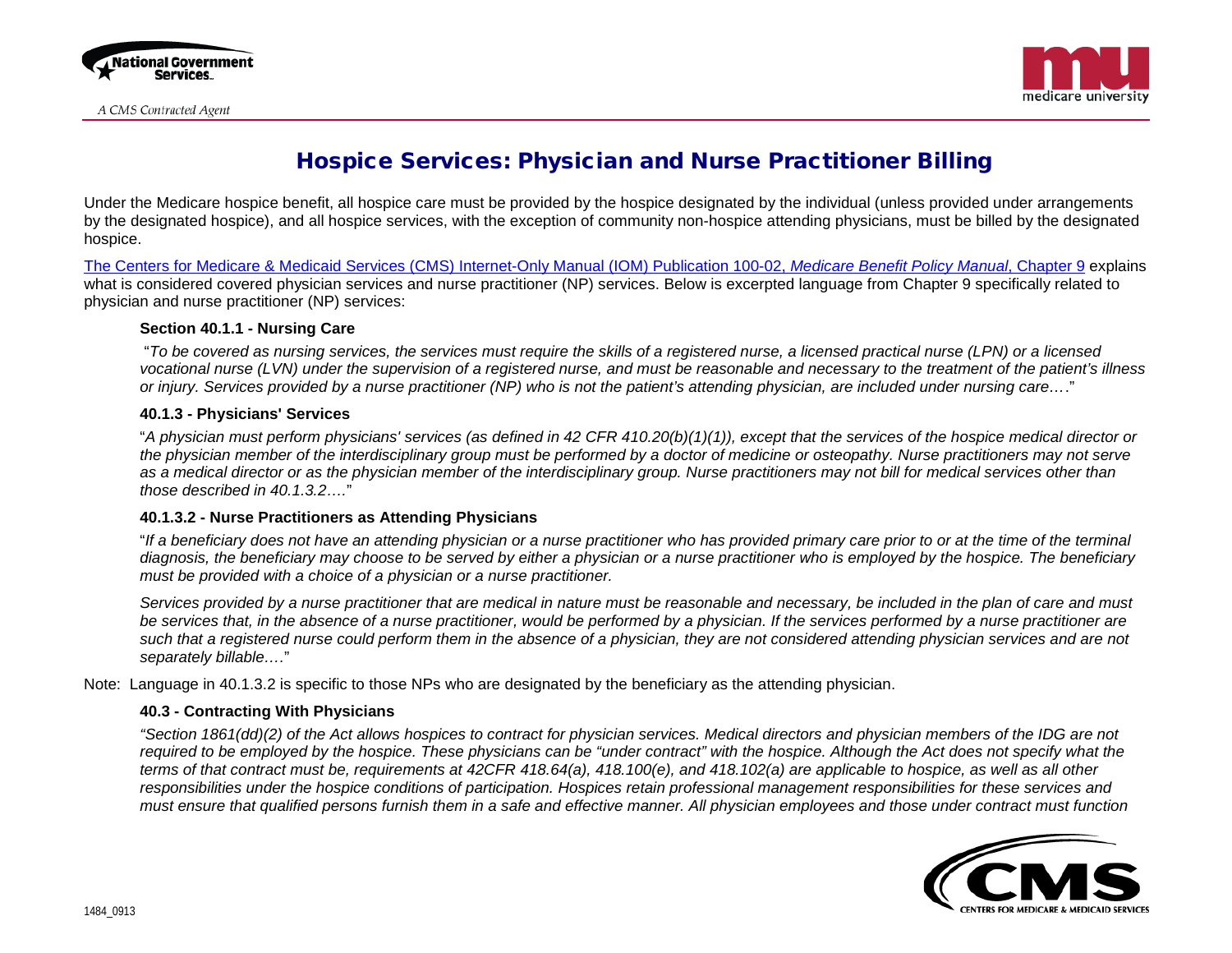*under the supervision of the hospice medical director. Since nurse practitioners are not included in the definition of a physician, this section does not apply to nurse practitioners*."

Note: Any contracted physician is considered an employee of the hospice. Therefore, all professional services that are not included in the per diem are billed to the fee-for-service (FFS) contractor by the hospice. The following are examples of contracted physician services that are included (this is not allinclusive):

- Physicians who are under contract with the hospice to provide medical director services and are independently identified as a hospice patient's attending physician.
- Contracted medical directors who provide services on a limited part-time basis.
- Contracted medical directors who provide services in their private practice to the hospice's patients.
- Contracted physicians who are on-call for a specific frequency of time (e.g., the physician is on call three weeks each month versus two weeks each year)

If a hospice contracts with a physician group practice in order to secure the services of one physician, the contract should specify the name of the physician within the group who will be providing hospice services to the hospice's patients. Any physician specified in the contract who sees the hospice's patients would have to bill the hospice for services to those patients.

For all of the above, the physician services included in the per diem are described in [42 Code of Federal Regulations \(CFR\) section 418.304\(a\):](http://www.gpo.gov/fdsys/pkg/CFR-2011-title42-vol3/pdf/CFR-2011-title42-vol3-part418.pdf)

(*a) The following services performed by hospice physicians and nurse practitioners are included in the rates described in § 418.302:*

*(1) General supervisory services of the medical director.*

*(2) Participation in the establishment of plans of care, supervision of care and services, periodic review and updating of plans of care, and establishment of governing policies by the physician member of the interdisciplinary group.*

Below are two flowcharts to assist hospice agencies in determining which services are billed by the hospice.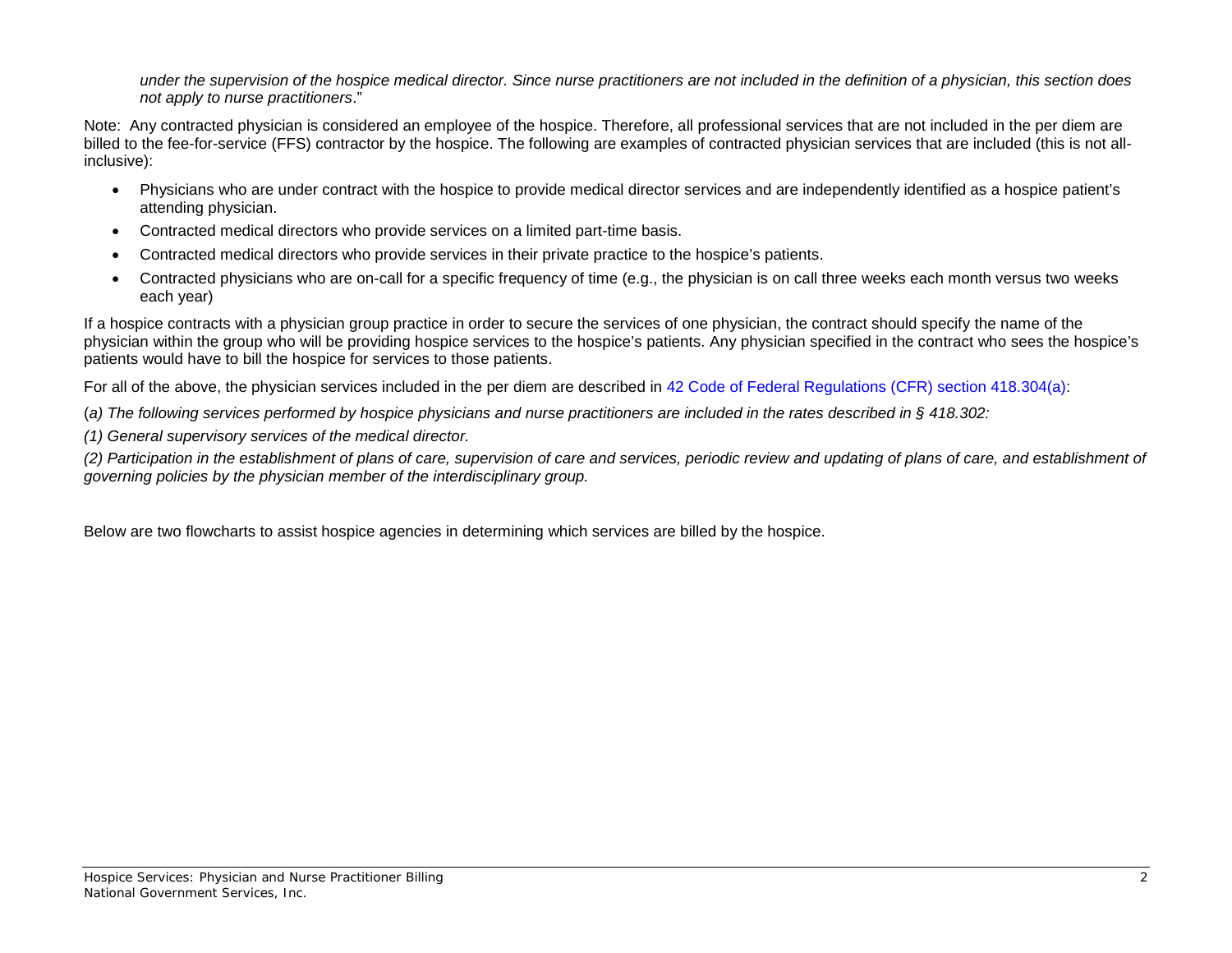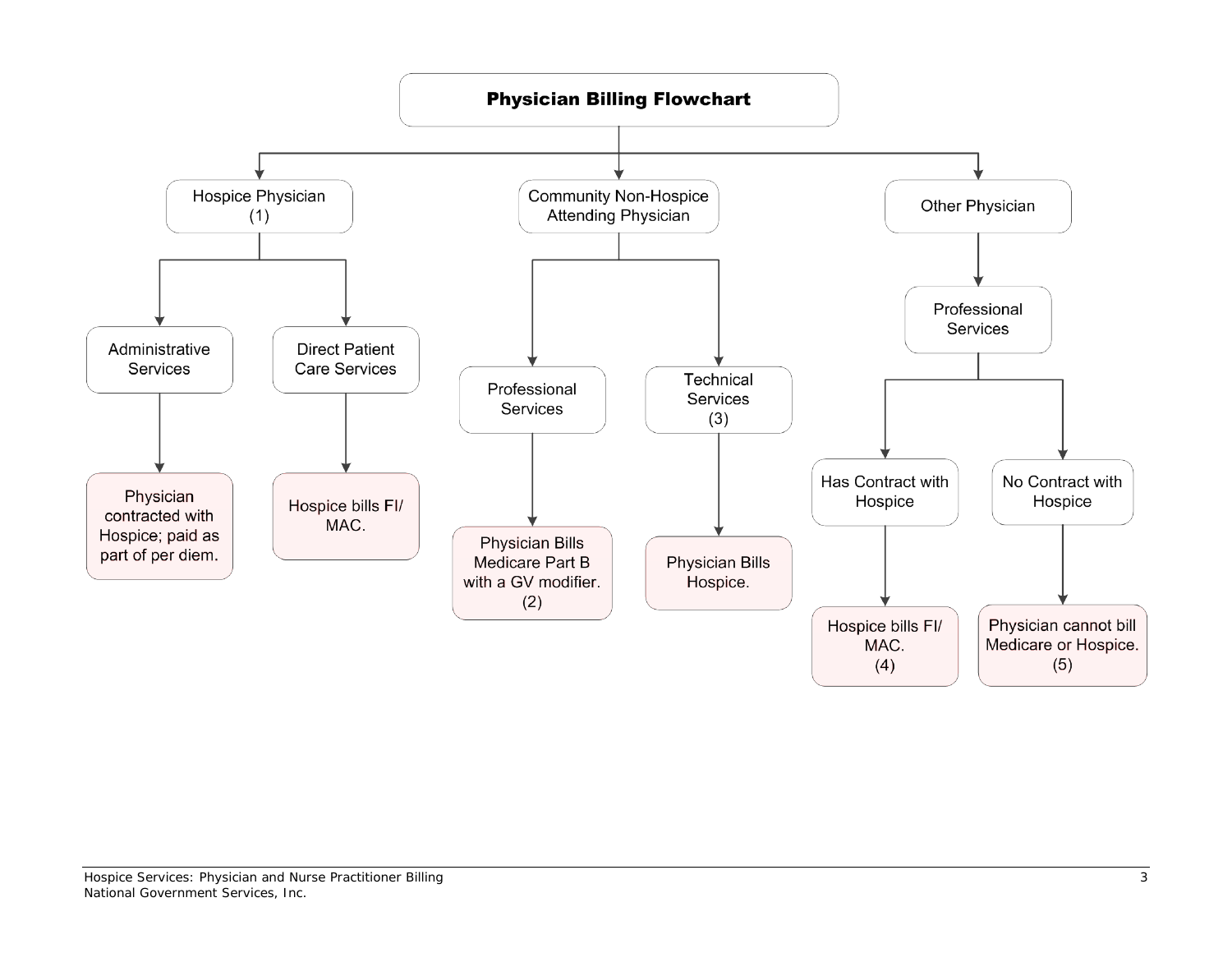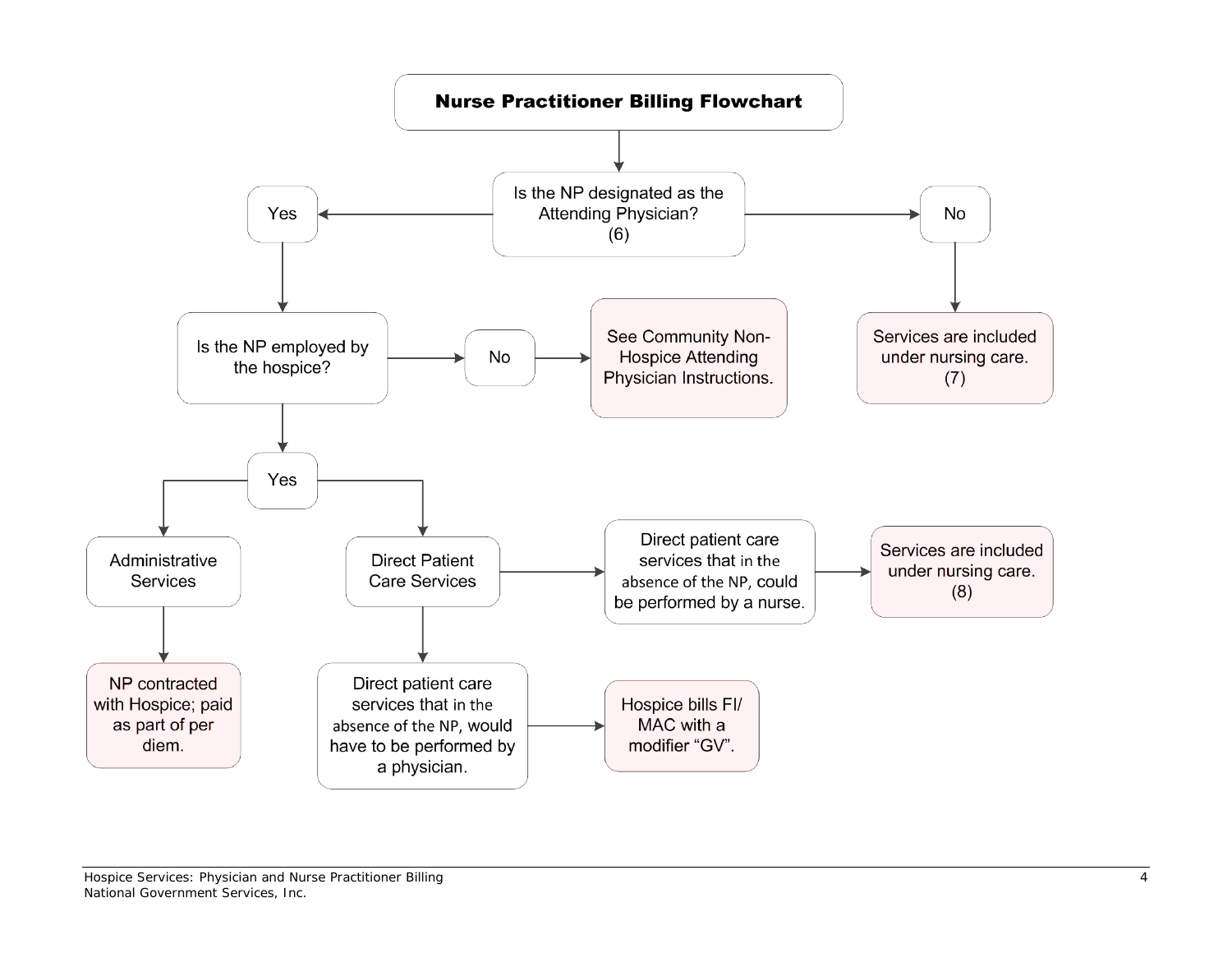# **Notes for Billing Flowcharts**

- 1. Employed by (W-2) or "under arrangement" (contracted) with the hospice; may also be the beneficiary's designated Attending Physician.
- 2. The attending physician codes services with the GV modifier (see Modifier Chart below) when billing his/her professional services furnished for the treatment and management of a hospice patient's terminal condition.
- 3. When the attending physician furnishes a terminal illness-related service that includes both a professional and technical component (e.g., x-rays), he/she bills the professional component of such services to the carrier and looks to the hospice for payment for the technical component. The technical component of any services related to the terminal illness is part of the per diem reimbursement to the hospice, and is therefore the responsibility of the hospice.
- 4. Any physician other than the beneficiary's designated attending who provides services related to the terminal illness must have a contract with the hospice. The hospice bills those services to the FI / MAC. 42 CFR 418.304 (b).
- 5. All services provided to a hospice beneficiary must be arranged by the hospice; if the physician provides services to a hospice beneficiary and does not have a contract with the hospice, the hospice is not responsible for the services, and the physician cannot bill Medicare. The beneficiary would be liable for the services.
- 6. The beneficiary must choose to designate the NP as the attending physician; the NP cannot bill as the attending physician if the NP is working in conjunction with the actual designated attending physician.
- 7. Services provided by an NP who is not the designated attending physician are included under nursing care. Since these services are nursing, payment is encompassed in the hospice per diem rate. The nursing visits will be reported under the hospice visit reporting guidelines set forth in [Change Request \(CR\) 5567](http://www.cms.gov/Regulations-and-Guidance/Guidance/Transmittals/Downloads/R1494CP.pdf) and [CR6440.](http://www.cms.gov/Regulations-and-Guidance/Guidance/Transmittals/downloads/r1738cp.pdf)
- 8. Services provided by a nurse in the absence of an NP are included under nursing care. Since these services are nursing, payment is encompassed in the hospice per diem rate. The nursing visits will be reported under the hospice visit reporting guidelines set forth in [CR5567](http://www.cms.gov/Regulations-and-Guidance/Guidance/Transmittals/Downloads/R1494CP.pdf) and [CR6440.](http://www.cms.gov/Regulations-and-Guidance/Guidance/Transmittals/downloads/r1738cp.pdf)

# **Modifier Chart**

| <b>Modifier</b> | <b>Description</b>                                                                                                                                                                                                                                                                                                                                                                                                                                                                                                        |
|-----------------|---------------------------------------------------------------------------------------------------------------------------------------------------------------------------------------------------------------------------------------------------------------------------------------------------------------------------------------------------------------------------------------------------------------------------------------------------------------------------------------------------------------------------|
| GV              | Attending physician not employed or paid under agreement by the patient's hospice provider; or hospice-employed nurse<br>practitioner is acting as attending physician<br>Reported on CMS-1500 by non-hospice attending physician for services provided for treatment or management of conditions<br>related to the patient's hospice terminal diagnosis<br>Reported on UB-04 hospice claim for physician services performed by a nurse practitioner designated as the attending<br>$\overline{\phantom{a}}$<br>physician |
| <b>GW</b>       | Service not related to the hospice patient's terminal condition<br>Reported on CMS-1500 by physicians for professional services provided for treatment or management of conditions unrelated<br>$\overline{\phantom{0}}$<br>to the patient's hospice terminal diagnosis                                                                                                                                                                                                                                                   |